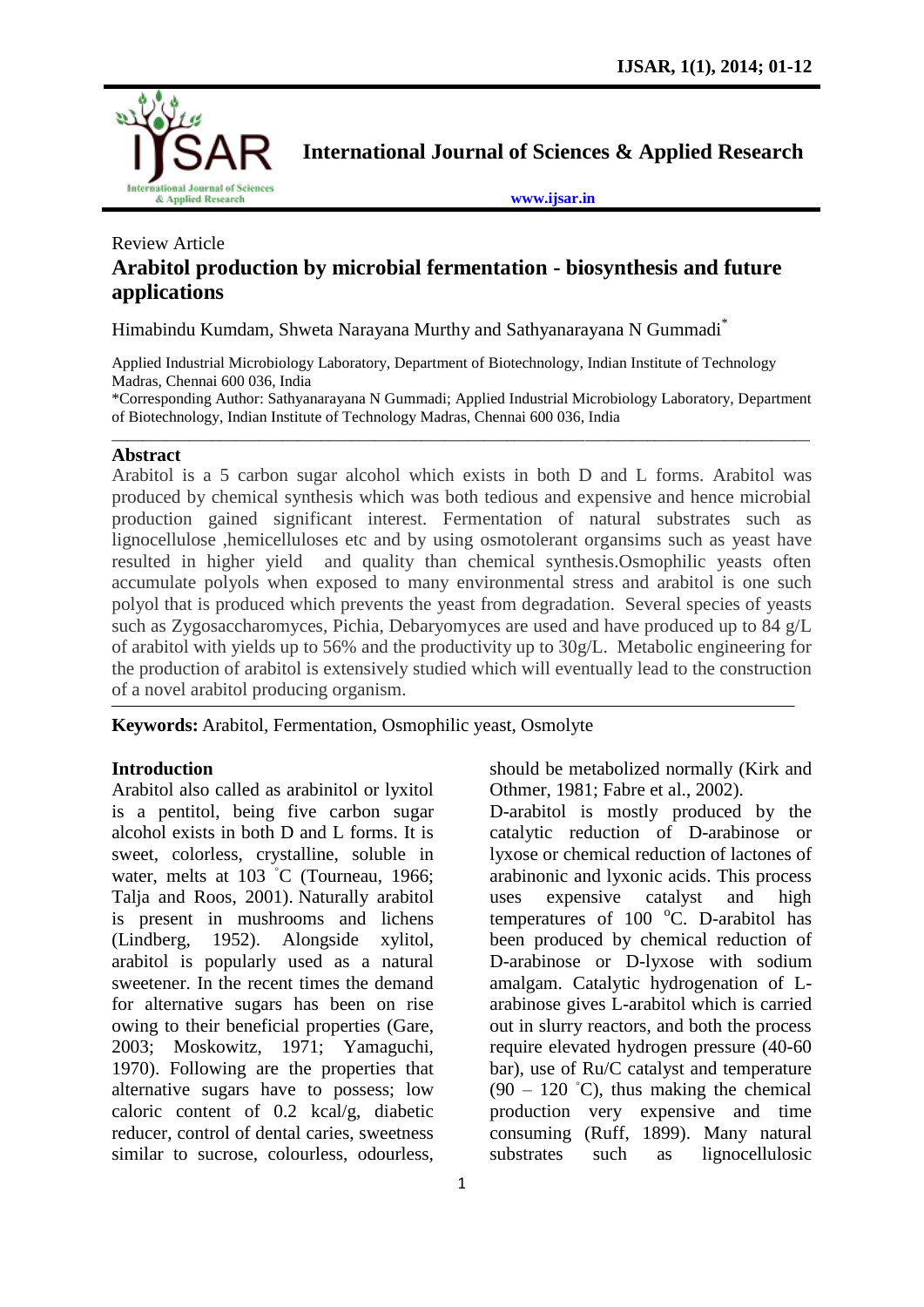hydrolysates and sugar cane bagasse are rich in hexoses and pentoses. These hydrolysates can be effectively used for production of value added products like arabitol and other polyols (Ruff, 1899). Glucose is the commonly used substrate for conversion to arabitol (Kumdam et al., 2013). Arabitol is used as an alternative sweetener which has other beneficial medicinal properties.

## **Applications of D and L-arabitol**

D-arabitol is used for synthesis of compounds of significance which are enantiopure and are used in immunosuppressive glycolipids, herbicides and antipathogenic disease medicines (Levin et al., 1995; Levin, 2002). Oral flora cannot metabolize this rare sugar alcohol, and hence protects from cavities and is popularly referred to as anticariogenic and possess a cooling effect. Arabitol also plays an important role in energy controlled diets since it is absorbed slowly by the human digestive tract and has a low caloric content (Levin, 2002). L-arabitol has similar physiological effect as xylitol and it can reduce the deposition of fat in digestive tract and adipose tissue in body. Arabitol has lower caloric content than xylitol. Arabitol is a commonly used ingredient in chewing gums owing to this use (Horwitz and Kaplan, 1964; Levin et al., 1995; Ho Park et al., 2001; Levin, 2002; Jiang et al., 2011)

## **Arabitol as a source of electricity power**

Electricity can be directly generated from polyols. Arabitol, xylitol and sorbitol are found to be the three pentitols from which power can be generated and is of high interest, owing to the fact that polyols are byproducts of ethanol fermentation. These polyols are derivatives of lignocellulosic carbohydrates. Arabitol generated a maximum power density of 2070± 10  $mW/m<sup>2</sup>$  at a current density of  $0.68 \text{mA/cm}^2$ . An effective use of this polyol could constitute an important step

of utilization of biomass for economical production of renewable energy. Direct electricity production from arabitol was demonstrated for using single chamber, air- cathode and meditor less MFC. Arabitol was utilized by bacteria with COD removal efficiency in the range of 91% (Catal et al., 2008).

## **Micro-organisms that produce arabitol**

Many osmophilic yeast species such as *Zygosaccharomyces, Saccharomyces, Debaryomyces, Metschnikowia, Candida, Pichia, Hansenula* (Blakley and Spencer, 1962; Ingram and Wood, 1965; Hanssens et al., 1972; Bernard et al., 1981; Nobre and Costa, 1985; Van Eck et al., 1989, 1993; Groleau et al., 1995; Bisping et al., 1996; Nozaki et al., 2003) produce Darabitol when grown on D-glucose. Table 1 summarizes the fermentation parameters of arabitol production by several yeast species. Certain bacteria such as *Aerobacter aerogenes* have the ability to utilize D-arabitol as sole source of carbon. Earlier studies in the laboratory have shown that that the shown that *Debaryomyces nepalensis NCYC 3413*, osmotolerant yeast, is capable of producing arabitol when grown on glucose. Culture conditions which lead to the intracellular accumulation of arabitol was studied. It was also found that arabitol was produced in the stationary phase and beyond the stationary phase, the organism consumed arabitol for survival. In the present study, an attempt was made to develop a suitable medium for fermentative production of Darabitol as a part of which several macro and micronutrients were tested for their ability to improve the product yield (Kumdam et al., 2012; Kumdam et al., 2013). Glucose and arabinose were used by the organism as suitable substrates.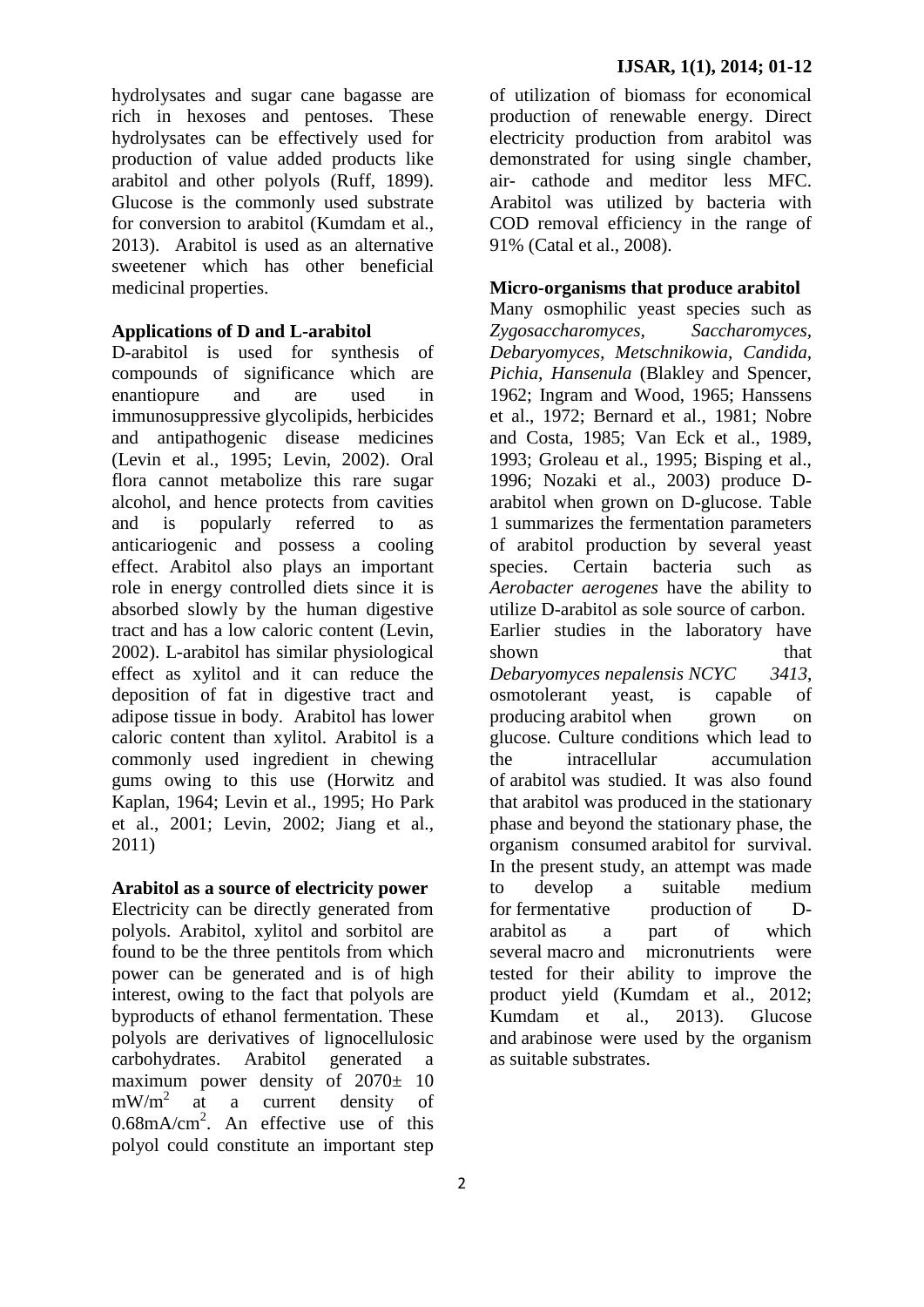٦

| Table 1. Summary of arabitol production by various yeast species under batch and fed-<br>batch fermentation. |                           |                                       |                                  |                                                                                                  |                                    |
|--------------------------------------------------------------------------------------------------------------|---------------------------|---------------------------------------|----------------------------------|--------------------------------------------------------------------------------------------------|------------------------------------|
| Organism                                                                                                     | <b>Substrate</b><br>(g/l) | <b>Arabitol</b><br>(g/l)              | <b>Arabitol</b><br>yield $(g/g)$ | <b>Fermentation conditions</b>                                                                   | Reference                          |
| Metschnikowia<br>reukaufii                                                                                   | Glucose (200)             | 81.4                                  | 0.41                             | pH 5.0, 34 °C, 600 rpm,<br>225ml/min aeration rate; batch<br>fermentation in 1L jar<br>fermenter | Nozaki et<br>al., 2003             |
| Zygosaccharomyc<br>es rouxii NRRL<br>27264                                                                   | Glucose $(175)$           | 83.4                                  | 0.48                             | pH 5.0, 30 °C, 350 rpm, 5%<br>inoculum                                                           | Saha et al.,<br>2007               |
| Kodamae ohmeri<br><b>NH-9</b>                                                                                | Glucose (200)             | 81.2                                  | 0.41                             | pH 7.0, 37 °C, 220 rpm batch<br>fermentation in shake flask                                      | Zhu et al.,<br>2010                |
| Hansenula<br>polymorpha                                                                                      | Glucose $(<$ 30)          | 18.8                                  | 0.14                             | pH 4.8, 45 °C, 1000 rpm, 1<br>vvm, fed batch fermentation in<br>2 L fermenter                    | Escalante<br>et al., 1990          |
| Pichia<br>guilliermondii                                                                                     | L-arabinose<br>(50)       | 33.4                                  | 0.54                             | pH 4.0, 34 °C, 200 rpm; batch<br>fermentation                                                    | Fonesca et<br>al., 2007            |
| Candida entomeae                                                                                             | L-arabinose<br>(50)       | 34.7                                  | 0.77                             | pH 5.0, 34 °C, 200 rpm; batch<br>fermentation in shake flask                                     | Saha and<br><b>Bothast</b><br>1996 |
| Kluyveromyces<br>lactis                                                                                      | Lactose (188)             | 14                                    | 0.25                             | 30 °C, 450 rpm, 0.5 vvm; batch<br>production in 2.5 L bioreactor                                 | Toyoda et<br>al., 2011             |
| Endomycopsis<br>chodati                                                                                      | Glucose (100)             | 35-40%<br>of the<br>sugar<br>utilized | 0.34                             | pH 4.8, 30 °C, 200mm/L/h;<br>batch fermentation in shake<br>flasks                               | Hajny et<br>al., 1964              |
| Debaryomyces<br>nepalensis NCYC<br>3413                                                                      | Glucose $(150)$           | 14                                    | 0.1                              | pH 6.0, 30 °C, 180 rpm; batch<br>fermentation in shake flasks                                    | Kumdam et<br>al., 2012             |
|                                                                                                              | Glucose (100)             | 11.5                                  | 0.15                             |                                                                                                  |                                    |
|                                                                                                              | Arabinose<br>(100)        | 24.6                                  | 0.32                             |                                                                                                  |                                    |

**Table 1. Summary of arabitol production by various yeast species under batch and fed-**

#### **Fermentation factors that affect production of arabitol in various organisms**

 $\overline{1}$ 

Environmental factors such as temperature, aeration, phosphate, nitrogen, sugar concentration and osmotic stress have been found to affect the rate and yield of arabitol by yeasts. In case of *C. entomaea NRRL Y -7785* and *P. guillermondii NRRL Y- 2075* temperature and pH were responsible for production of arabitol. Maximum yield of arabitol was produced by them at temperatures between  $30^{\circ}$ C - 35<sup>°</sup>C. The two organisms produced around 0.70  $g/g$  from L-arabinose (50  $g/l$ ) at pH 4 and 5 respectively. Both the strains preferentially utilized glucose to L-

arabinose. Their biomass yield was at its maximum between  $22\degree C$  -  $28\degree C$  (Saha and Bothast, 1996). The optimal temperature for *Endomycopsis chodatii* was also  $35^{\circ}$ C (Hajny et al., 1964). In *Zygosaccharomyces rouxii*, arabitol production was optimal at 30  $^{\circ}$ C and the optimum pH was 5.0. The inoculum percentage influenced the D-arabitol production where the increase in the inoculum increased the product formation. The percent of inoculums used ranged between  $1.0 - 10\%$  and  $10\%$  was proved the best. Similarly the use of high agitation of about 450 rpm also favored the production of arabitol. *Z. rouxii* also preferentially used D-glucose, and there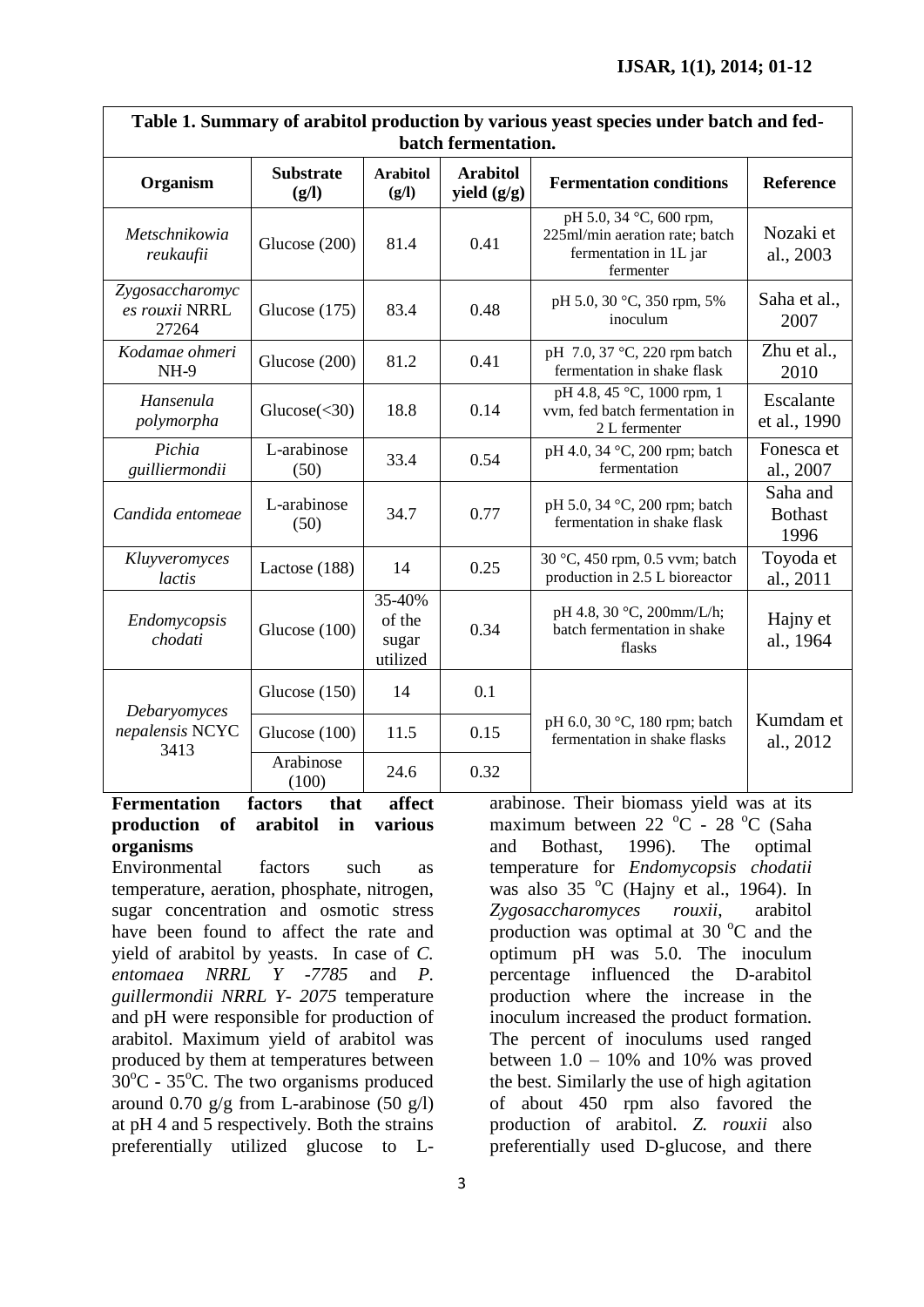was no growth observed in L-arabinose. The degree of aeration is integral in arabitol production, at levels of aeration between 0.6vvm – 1vvm. Under these conditions, the glucose consumption was higher and arabitol was also produced higher. At different agitation rates, different products get accumulated. In case of *Z. rouxii* ATC12572, requires about 500 rpm for arabitol to be accumulated (Groleau et al., 1995; Saha et al., 2007).

In *M. reukaufii* AJ14787, when D-arabitol fermentation was done in medium with excess nitrogen sources or with pH controlled by ammonia gas decreased arabitol yield and increased biomass. Darabitol productivity was improved by a balance feed of the right balance of glucose and nitrogen source such as ammonium sulphate. The alteration of these components i.e. the nitrogen or by producing extra source of amino acids did not favor the cell growth as well as formation of arabitol. *M. reukaufi* also utilized fructose and produced arabitol, probably by the pentose phosphate pathway, the efficiency of production was



Figure 1: Pathways for arabitol synthesis from glucose and arabinose

not the same (Nozaki et al., 2003) . The effect of nutrients on arabitol production has been only to a limited extent. However in case of this organism, the yeast extract concentration exerted tremendous influence on fermentation. Concentration of yeast extract also corresponded to the amount of arabitol produced by this east. At 0.5% yeast extract concentration, it was considered optimal since high yield of arabitol was obtained in a reasonable fermentation time. Aeration needed was intermediate, the yield of arabitol rises and subsequently drops as well. Excessive nitrogen concentration in the media resulted in decreased arabitol production and a high biomass. The right balance of nitrogen in medium gave adequate arabitol and appropriate cell growth. Phosphorous also proved essential, without this component the organism did not produce much of a biomass and the conversion was low as well.

An osmophilic yeast called *Kodamaea ohmeri* produces D-arabitol as the main metabolic product from glucose requires about 37 $\degree$ C for growth and production of arabitol. *P. guillermondii* PYCC3012 produced more arabitol from L-arabinose to *C. arabinofermentens* PYCC5603 . At 5 g/l sugar concentration, *P.guillermondii* accumulated arabitol whereas only biomass was formed for *C.arabinofermentans* (Fonseca et al., 2007). With the increase in the substrate concentration (80%) and oxygen limiting conditions, it led to arabitol production.

#### **Biosynthesis of D-arabitol**

The biochemistry of D-arabitol synthesis has been elucidated to some extent in several organisms. Fig.1 shows the possible pathways for arabitol synthesis from glucose and arabinose. Most of these studies were based on comparison of labelling patterns of D- arabitol when grown on glucose radio labelled at different positions. D-arabitol pathway in *D. hansenii* was determined by Adler et al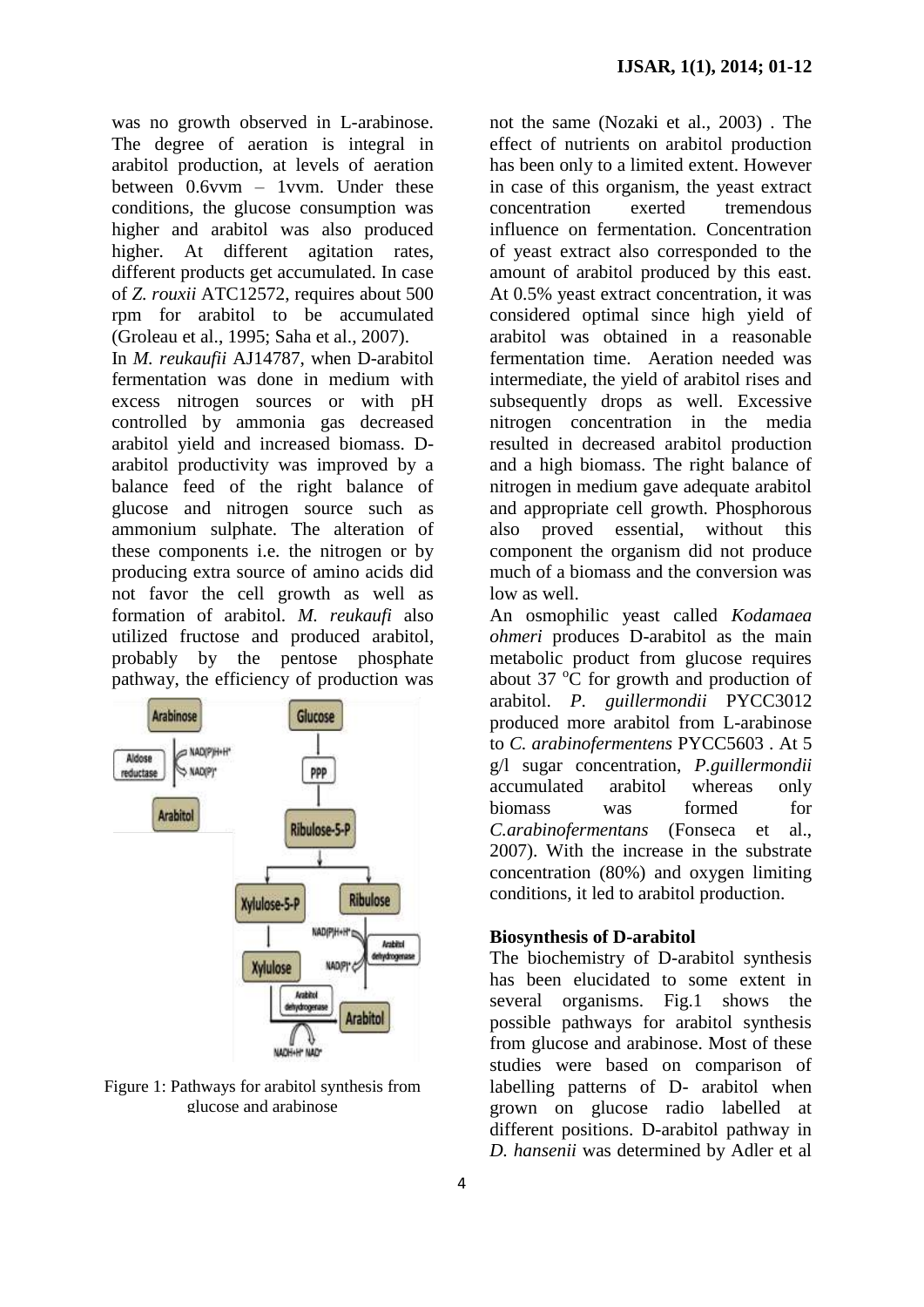using high resolution  $^{13}$ C NMR. Pentose phosphate pathway was found to play a major role in the formation of arabitol, ribulose-5-phosphate being the precursor, as indicated by the labelling pattern (Inga Tunblad-Johansson, 1990).

Arabitol biosynthesis has not been studied extensively. Many aspects regarding the enzymes involved in the pathway and its regulation are still obscure and a thorough research in this respect is warranted. It was earlier proposed that arabitol dehydrogenase (ArDH) catalyses the reduction of D-ribulose to D-arabitol in *C. albicans*. But later it was found that the enzyme mediates the first step in arabitol catabolism. This observation was evidenced by the inability of mutants lacking ArDH to grow on minimal medium containing D-arabitol. On the other hand, these mutants were able to synthesize D-arabitol when grown on glucose medium, which proved that ArDH was not involved in the synthesis of Darabitol dehydrogenase. A probable pathway suggested by Wong et al (1995) involves the reduction of ribulose-5 phosphate to arabitol-5-phosphate by a reductase and subsequent dephosphorylation of arabitol-5-phosphate. Arabitol dehydrogenase has been used as diagnostic marker. D-arabitol concentration has been found to be higher in humans and animals with invasive candidiasis than colonized and uninfected controls. Recombinant arabitol dehydrogenase has been over expressed and purified. The reaction is based on oxidation of D-arabitol to D-ribulose by rArDH, with the simultaneous reduction of NAD to NADH. The initial rate of NADH is proportional to amount of D-arabitol in the serum. Thus, D-arabitol is a quantitative diagnostic marker for invasive Candida infections (Roboz et al., 1980; Deacon, 1986; Soyama and Ono, 1987).

Candida species were generally potent organisms for production of D-arabitol.

Zakaria Ahmed has worked on *Candida famata* R28 which produced D-arabitol from D-glucose without producing any byproduct. This organism had the ability to give about 5% D-arabitol from 10 % Dglucose. *Candida pellicose* produced Darabitol from D-glucose but D-ribose is produced as the by-product (De Wulf et al., 1996). D-arabitol was also formed as a intermediate product in the inter conversion of aldose and ketose in *C.albicans, C.utilis, and P.chrysogenum* (Saha et al., 2007). Wong et al (1993) using <sup>14</sup>C labelled glucose, concluded that *C. albicans* synthesizes D-arabitol by dephosphorylation and reduction of ribulose-5-phophate (Wong et al., 1993). A similar pathway that proceeds through the reduction of ribulose was suggested by Weimberg for the synthesis of arabitol in *S. mellis* (Weimberg and Orton, 1965).

In case of osmophilic yeasts, D-arabitol is produced from D-glucose via xylulose 5PO<sup>4</sup> with the help of NAD-dependent dehydrogenase (Fig. 1). Blakely et al reported that synthesis of arabitol in *S.rouxii* P3a occurs using a different pentose phosphate pathway intermediate, xylulose-5-phosphate, as precursor. The proposed pathway was validated by the labelling pattern of arabitol and also by the presence of large amounts of arabitol in cells grown on xylulose  $5^{14}$ C (Blakley and Spencer, 1962). The synthesis of Darabitol in *Dendryphiella salina* also takes the route of xylulose 5 phosphate. Glucose is initially converted to xylulose 5 P via PPP and the latter is dephosphorylated and reduced to arabitol (Lowe and Jennings, 1975).

Onishi and Suzuki in 1960s described a 3 step process for production of arabitol from glucose by an Osmophilic yeast strain, *D.hansenii* followed by the oxidation of D-arabitol into D-xylulose with *Acetobacter suboxydans* and subsequently reduced to xylitol by *C.guillermondii*. The microbial conversion of D-arabitol to xylitol is an alternative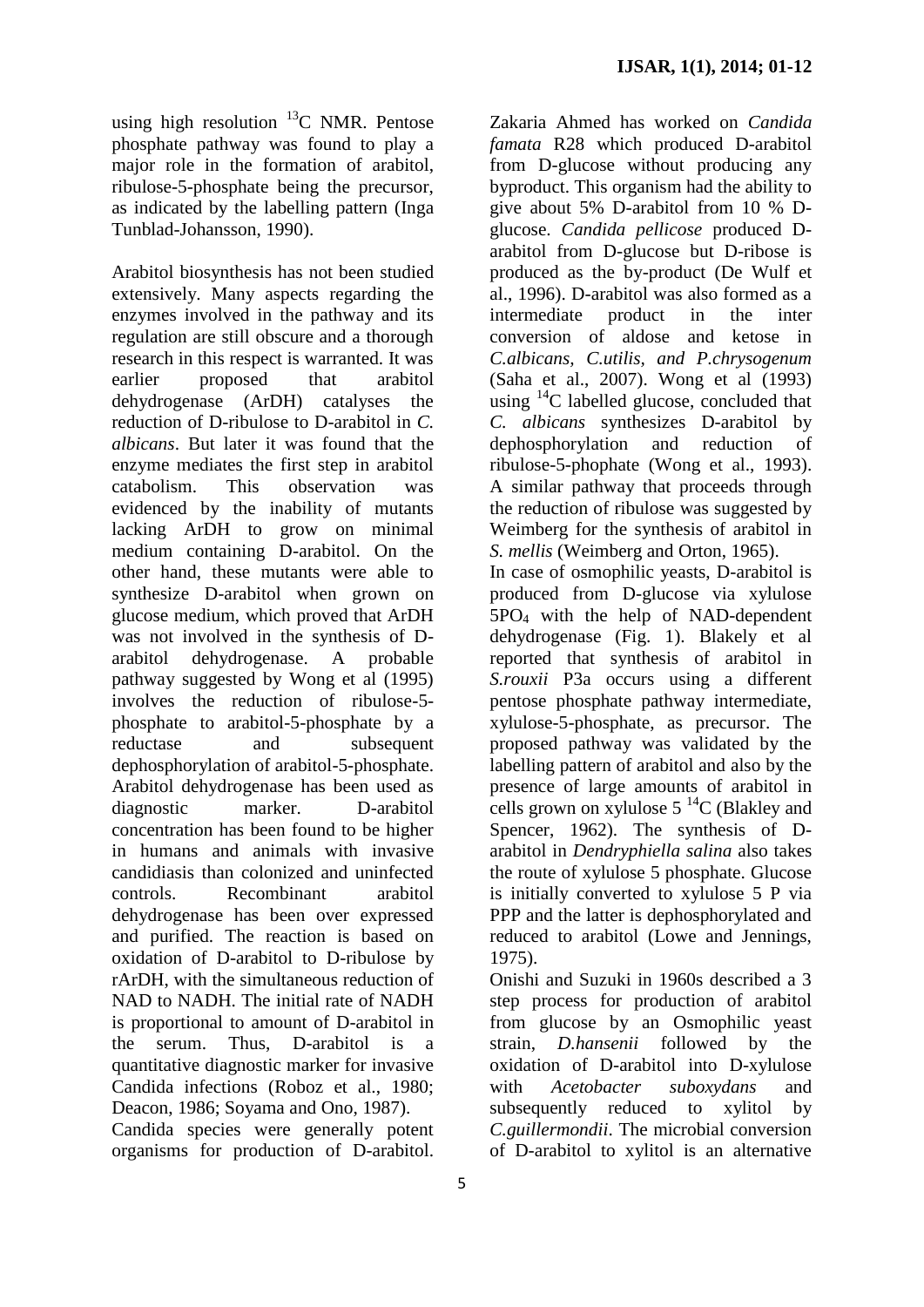process that is independent from D-xylose involving oxidation of D-arabitol to Dxylulose by D-arabitol dehydrogenase followed by reduction of D-xylulose to xylitol by xylitol dehydrogenase. However productivity was low because the reactions were carried out separately. Strains of acetic acid bacteria belonging to the genus *Gluconobacter* had a membrane bound Darabitol dehydrogenase (AraDH) and a soluble xylitol dehydrogenase that had the potential to directly convert to xylitol from D-arabitol.

## **Metabolism of L-arabitol**

L-arabinose catabolism shows two kinds of redox reactions showing different cofactor specificity. The reduction is catalysed by NADPH – linked aldose reductase which is unspecific, and then subsequently it gets converted to Lxylulose by L-arabitol dehydrogenase using NAD as cofactor and subsequently it gets reduced to xylitol. Cofactor imbalance during L-arabinose pathway is understood by the accumulation of arabitol. Similarly fungi such as Aspergillus and Penicillium use NADH as cofactor. The catabolic pathways in them, reduce L-arabitol and is subsequently converted to xylitol in two consecutive redox steps catalyzed by Larabitol dehydrogenase and L-xylulose reductase (Saha and Bothast, 1996).

In yeasts, *C.arabinofermentens* and *P.guillermondii* L- arabinose is metabolized via redox catabolic pathway. The resulting D-xylulose proceeds through pentose phosphate pathway and is further converted to D-ribulose, yielding Darabitol. These yeasts have been characterized in terms of physiology, including the influence of sugar and oxygen in L-arabinose transport and early steps of L-arabinose catabolism. Arabitol production by the respiratory chain from the impairment of NAD<sup>+</sup> was seen in *C.arabinofermentens*, but in *P.guillermondii* L-arabinose was utilized and arabitol was accumulated by resting

cells. *P.guillermondii* is known to have synthesized high amount of L-arabitol from L-arabinose (Saha and Bothast, 1996; Fonseca et al., 2007).

## **Regulation of arabitol synthesis**

Kayingo and Wong studied the effect of environmental stresses on the production of arabitol and glycerol in *C. albicans.* The synthesis of D-arabitol in *C. albicans* was shown to be partly regulated by MAP kinase Hog1p of the HOG pathway. It was observed that *C. albicans* produces glycerol in response to osmotic and citric acid stress, and D-arabitol in response to temperature and oxidative stress. The HOG1 gene product which is involved in the regulation of glycerol synthesis was also found to be responsible for the regulation of arabitol formation under oxidative stress but not temperature stress. This implies that arabitol synthesis in *C. albicans* is regulated by both HOG1 dependent and HOG1 independent pathways (Kayingo and Wong, 2005).

## **Arabitol as compatible solute**

Osmophilic yeasts accumulate polyols under osmotic stress. The mechanism being when external osmolarity increases it causes hyperosmotic stress on yeast cells, which inturn results in outflow of water. Under this circumstance, the yeast adapts to the surrounding environment by accumulation of osmolytes such as glycerol, arabitol, xylitol and mannitol in the cytoplasm of the cell preventing the yeast from dehydration. Many osmophilic and osmotolerant yeasts synthesize and accumulate soluble, low molecular weight compounds in response to stress induced by high salt and sugar concentration. These compounds are known as compatible solutes, because they are compatible with cell metabolism. Polyols or sugar alcohols constitute an important class of compatible solutes along with other substances like proline and trehalose. Glycerol is the major polyol synthesized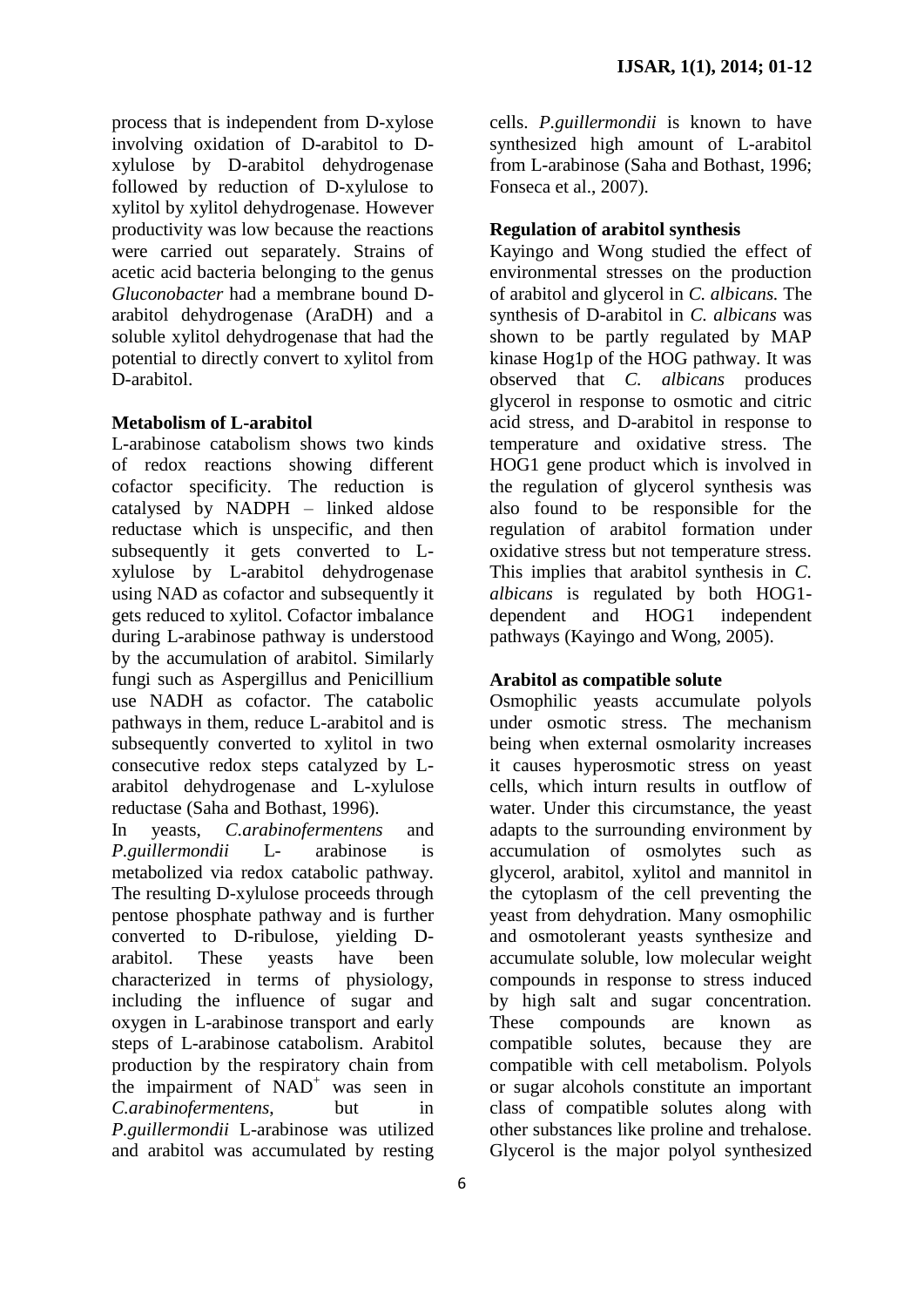by many types of yeast. Arabitol, albeit a secondary osmolyte, also plays an important role in osmoregulation in several yeast species and fungi.

Nobre et al studied the effect of hyperosmotic stress on the halophilic yeast *D. hansenii* in relation to polyol accumulation. The yeast, *Debaryomyces hansenii*, synthesized and accumulated glycerol and arabitol when grown in the presence of glucose, KCl & NaCl. The cells produced only arabitol when grown on 1% glucose. Growth on 1% glucose and NaCl/KCl resulted in the intracellular formation of both glycerol and arabitol. Glycerol was predominant during logarithmic phase whereas arabitol accumulation was the highest in stationary phase. A similar pattern was observed when grown in medium containing 25% glucose or PEG (Nobre and Costa, 1985).

Arabitol production by *Zygosaccharomyces* sps in response to osmotic stress and factors affecting arabitol production was investigated in detail by Peterson et al. Out of the 11 species studied, *Z. nussbaumeri, Z. richteri, and Z. rugosus* gave good yields of arabitol. *Z. barkeri* was found to be the best arabitol producer with 55 per cent conversion of glucose to arabitol. Later Brown and Simpson reported the accumulation of arabitol along with glycerol in *Z. Rouxii* under conditions of low water activity (Brown and Simpson, 1972). The accumulation of arabitol by *Z. rouxii* was found to be influenced by the solute concentration of the medium. The intracellular composition of *Z. rouxii* was compared with that of *S. cerevisiae* which is non osmotolerant and showed no accumulation of arabitol. Based on these findings, Brown hypothesized that arabitol functions as a compatible solute in osmotolerant strains (Brown and Simpson, 1972).

Moran and Witter (1979) found that when glucose concentration in the medium was increased, the amount of arabitol produced in *Z. rouxii* was also increased. The enhanced specific activity of D-arabitol dehydrogenase with increased glucose concentration justified the above observation. Sucrose was found to have no effect on enzyme activity and hence arabitol production (Moran and Witter, 1979). Van Zyl and Prior observed that glycerol and arabitol were accumulated in *Z. rouxii* during growth in continuous culture at lowered water potential. Arabitol was only found during the initial phase of adaptation and hence was considered an auxiliary compatible solute (Zyl et al., 1990). *Candida sake*, the biocontrol yeast, was also shown to accumulate glycerol and arabitol as main compatible solutes in response to lowered water activity. Intracellular concentration of these polyols was found to be dependent on the solute used to modify the water activity. When the water activity of the molasses media was lowered with glucose, arabitol was the major polyol accumulated (Abadias et al., 2001). Polyols were also known to be secreted under hypo osmotic conditions in order to maintain the osmotic balance, thus

preventing water influx and consequent cell swelling. Kayingo et al investigated the effect of hypo osmotic shock on *S. cerevisiae*, *Zygosaccharomyces rouxii* and *Pichia sorbitophil*a and observed that *Z. rouxii* released arabitol and glycerol while *P. sorbitophila* released erythritol in addition to arabitol and glycerol (Kayingo and Wong, 2005). Arabitol is favored in culture medium containing nitrate as sole nitrogen source. The yeast *D. hansenii*  accumulates arabitol during the stationary phase of growth in glucose medium and glycerol during exponential growth in response to large concentrations of external sodium chloride. The intracellular concentration of arabitol does not appear to be regulated by the solute concentration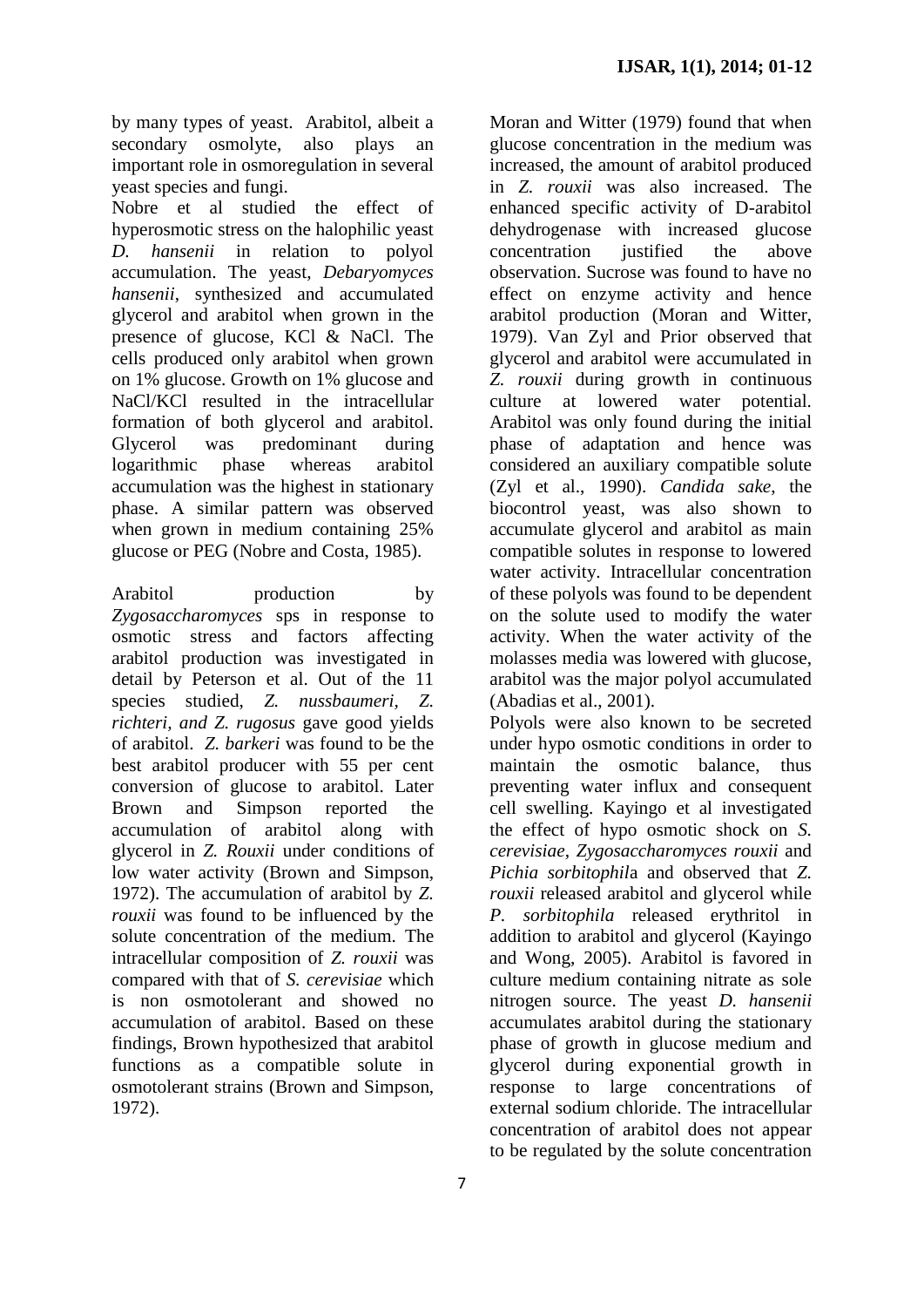of medium. *D. hansenii* produced better arabitol from glycerol as the substrate with the yield 55 % and a productivity of 0.2 g/L-h. The initial glycerol concentration favored the production of arabitol from 14 to 40% (Koganti, 2012).

## **Fungi**

Accumulation of polyols like arabitol and glycerol is one of the several mechanisms employed by fungi to overcome the adverse effects of low water activity. Arabitol is common intracellular constituent of higher fungi, and accumulate in sexual or asexual spores or in stationary phase cells when play a role as carbon and energy reserves mobilized during germination or regrowth. Arabitol commonly occurs during mycelia growth and its intracellular concentration is regulated by the solute concentration of glucose for growth in the medium. During fungal infection, there is a rise of Darabitol which is explained with a role of polyol in carbohydrate storage. Carbohydrate storage function is also supported by large quantities of arabitol found in spores, which disappeared on germination. In some fungus such as *P. graminis* the arabitol was found in germinated and ungerminated endospores. Thereby concluding that arabitol has a role in stress tolerance (Link et al., 2005). The fungus *Geotrichum candidum*, was also reported to accumulate arabitol during vegetative growth in media containing 10  $\%$  (w/v) to 30 (w/v) glucose, or 25 % (w/v) fructose or L-sorbose and the intracellular concentration of arabitol increased with increasing solute concentration in the medium (Costa and Niederpruem, 1982). *A. oryzae* accumulated high concentrations of glycerol, erythritol and arabitol in solid state fermentation, where the water activity is very low (0.96–0.97) (Ruijter, 2004). Holligan and Lewis reported that arabitol was the major soluble carbohydrate accumulated in *Aspergillus* 

8

*clavatus* (Holligan and Jennings, 1972). Arabitol and mannitol are the major polyols produced in the marine fungus *Dendryphiella salina* and their accumulation was shown to be influenced by the carbon and nitrogen sources in the growth medium (Holligan and Jennings, 1972).

#### **Recovery of arabitol**

The recovery of arabitol from the fermentation media has been complicated since there is high concentration of dissolved solids, low arabitol concentrations in the media which have hindered the recovery process. The broth was removed of the biomass, and the supernatant was treated with activated charcoal initially to remove the colorants present. Arabitol was subsequently removed using phase equilibrium systems. Abdul lohman has performed by selectively extracting glycerol using acetone. The supernantant was dehydrated, to remove acetone and arabitol was extracted using hot butanol in 1:0.9 proportions at 90 °C. Recovery has been only 65 % of the total arabitol present in the system but the arabitol crystals were around 95 % pure (Loman and Ju, 2013). Jiang et al also decolourized the supernatant by using activated carbon and passed it through an ion exchange resin to facilitate removal of metal ions which reached a conductivity of 20 µs/cm. The solution was concentrated and cooled from 70  $\degree$ C to 4  $\degree$ C. The precipitated white powdery crystals were suspended in the solution and were washed with ethanol and dried subsequently which resulted in about 90 % purity of arabitol. A combination of ion exchange resins and ethanol distillation removed around 90 % ionic impurities and also removed unwanted byproducts of fermentation. It was also found that arabitol loss occurred largely during the extraction procedure while removing

glycerol, thereby making it very essential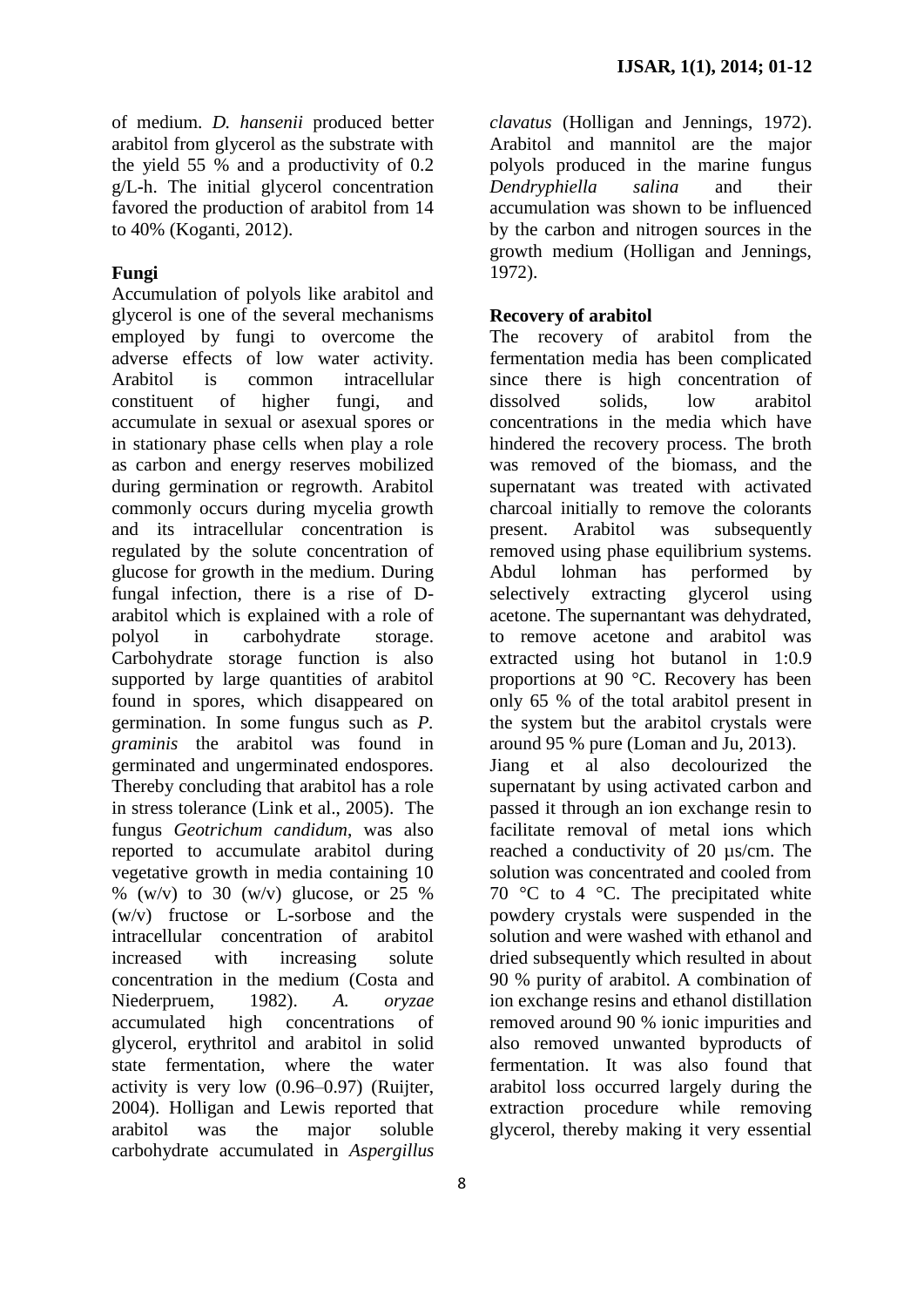to minimize the glycerol production during the recovery process (Jiang et al., 2011).

#### **Purification of arabitol from xylitol mother liquor**

Xylitol mother liquor is a product of xylose mother liquor after chemical hydrogenation of xylose from corn cobs. L-arabitol constitutes of about 28-33 % in this liquor. L-arabitol was prepared from L-arabinose commercially by hydrogenation and high pressure, but it incurs high production cost. Xylitol mother liquor constitutes about 33 % of Larabitol, but since the mother liquor constitutes other polyols, purification of the same was not efficient when used simulated moving bed chromatography. Recently it was found that *Bacillus megaterium BM314*, an aerobic bacterium, cannot use L-arabitol but can use other polyols in the mother liquor. The organism first converts xylitol and sorbitol to Dxylulose and D-fructose by  $dehydrogenases$  with  $NAD^+$  as the cofactor and then metabolized via HMP shunt and glycolytic pathways for survival and energy. The supply of  $NAD^+$ regenerated from NADH produced, is sufficient for complete oxidation of xylitol and sorbitol from the mixture. The bacterium *B.megaterium* BM314 requires high aeration for its rapid cell growth and metabolism. L-arabitol from this mixture is subsequently purified by decolourization of the fermentation media and ion exchange, L-arabitol was crystallized with a purity of 98.5 % (Jiang et al., 2011).

## **Conclusion**

There have been many organisms that have been characterized and screened for production of arabitol. Enzyme studies pertaining to arabitol dehydrogenase have to characterized, which could serve as potential field as it could assist in maximizing the production of arabitol. Glucose and arabinose is the preferred substrate for yeasts. Arabitol accumulation, owing to stress has been another important feature of study. Subjecting the organisms to various stress conditions lead to the desired production of arabitol and other polyols. The commercial chemical process for arabitol has been studied in the early 1960's. Microbial production of arabitol has been studied as an alternative chemical process. Redox balances of *Candida* and other yeast strains have been studied. Also the affinity for the yeast strains in the uptake of glucose and arabinose for production of arabitol has been studied. Microbial reduction of many raw materials such as hydrolysates has been an important feature of study for commercial production of many polyols. Arabitol may also find its use in creation of many drugs, owing to its properties of being easily metabolized in the body.

#### **Acknowledgement**

This work was supported by research grant from Department of Biotechnology, Government of India

#### **References**

Abadias, M., Benabarre, A., Teixidó, N., Usall, J., Viñas, I., 2001. Effect of freeze drying and protectants on viability of the biocontrol yeast *Candida sake*. Int. J. Food Microbiol. 65, 173–182.

Bernard, E.M., Christiansen, K.J., Tsang, S.F., Kiehn, E., Armstrong, D., 1981. Rate of arabinitol production by pathogenic yeast species. J. Clinic. Microbiol. 14(2), 189-94.

Bisping, B., Baumann, U., Simmering, R., 1996. Effects of immobilization on polyol production by *Pichia farinosa*, in: R.H. Wijffels C. Bucke and J. Tramper BT - Progress in Biotechnology, R.M.B. (Ed.), Elsevier, pp. 395–401.

Blakley, E.R., Spencer, J.F.T., 1962. Studies on the formation of D-arabitol by osmophilic yeasts. Can. J. Biochem. Phys. 40, 1737–1748.

Brown, A.D., Simpson, J.R., 1972. Water relations of sugar-tolerant yeasts: the role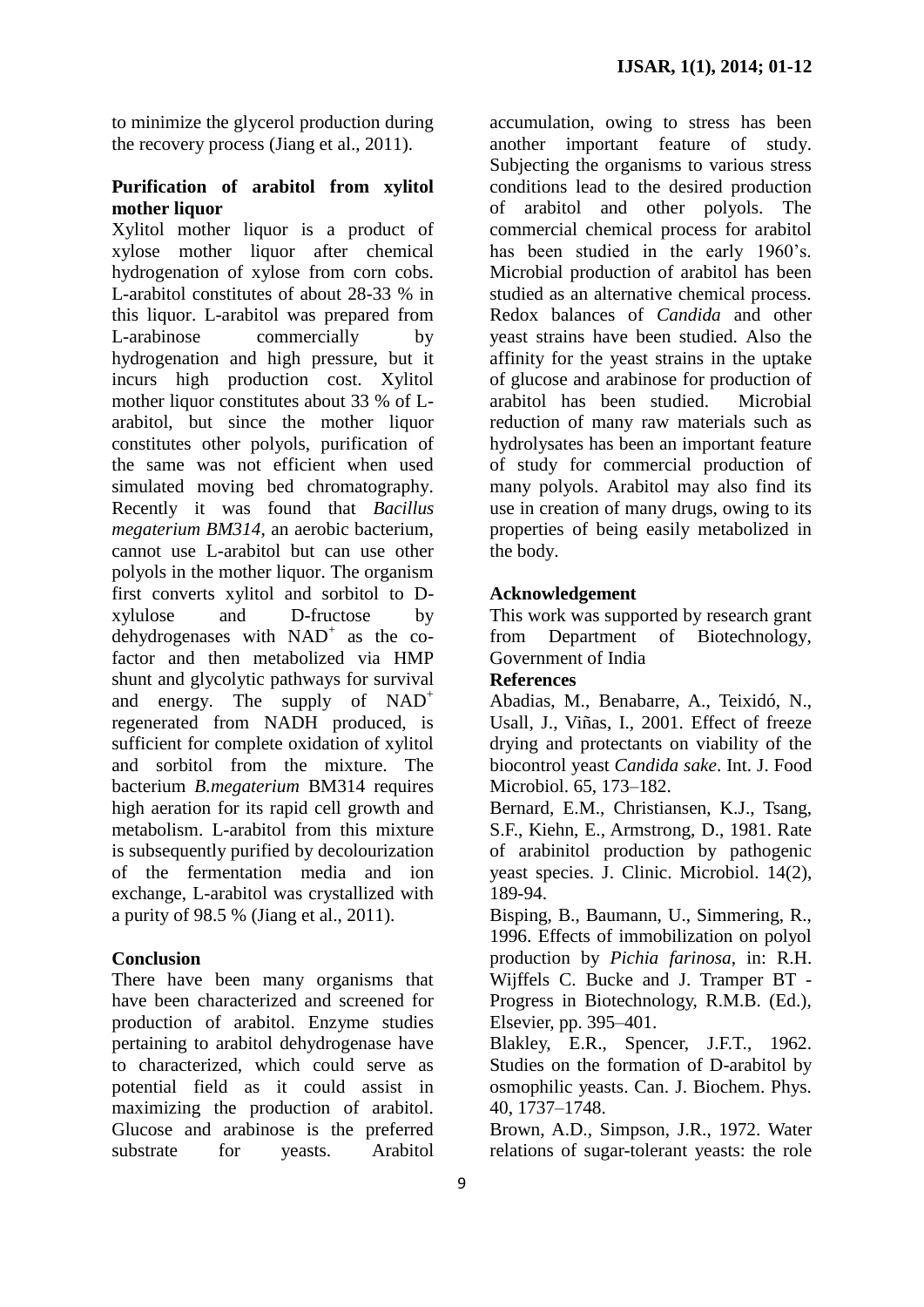of intracellular polyols. J. Gen. Microbiol. 72, 589–91.

Catal, T., Xu, S., Li, K., Bermek, H., Liu, H., 2008. Electricity generation from polyalcohols in single-chamber microbial fuel cells. Biosens. Bioelectron. 24, 855– 860.

Costa, M.S., Niederpruem, D.J., 1982. Arabitol accumulation in *Geotrichum candidum*. Arch. Microbiol. 131, 283–286. De Wulf, P., Sotaert, W., Schwengers, D., Vandamme, E.J., 1996. Screening and Mutational Improvement of a D-Ribose Secreting Candida pelliculosa Strain. J.

Ferment. Bioeng. 82, 1–7.

Deacon, G., 1986. Estimations of serum arabinitol for diagnosing invasive candidosis. J. Clin. Pathol. 39, 842–50.

Escalante, J., Caminal, G., Figueredo, M., de Mas, C., 1990. Production of arabitol from glucose by *Hansenula polymorpha.* J. Ferment. Bioeng. 70(4) 228-231.

Fabre, L., Gallezot, P., Perrard, A., 2002. Catalytic hydrogenation of arabinonic acid and lactones to arabitol. J. Catal. 208 (1), 247-254.

Fonseca, C., Spencer-Martins, I., Hahn-Hägerdal, B., 2007. L-Arabinose metabolism in *Candida arabinofermentans*  PYCC 5603T and *Pichia guilliermondii* PYCC 3012: influence of sugar and oxygen on product formation. Appl. Microbiol. Biotechnol. 75, 303–310.

Groleau, D., Chevalier, P., Yuen, T.L.S.T., 1995. Production of polyols and ethanol by the osmophilic yeast *Zygosaccharomyces rouxii*. Biotechnol. Lett. 17, 315–320.

Hajny, G.J., Products, F., Service, F., 1964. D-Arabitol Production by Endomycopsis chodati. Appl. Microbiol. 12, 87–92.

Hanssens, L., Van Regenmortel, a, Verachtert, H., 1972. pH-dependent polyol production in *Moniliella tomentosa*. Appl. Microbiol. 24, 831–3.

Park, H.N., Yoshida, S., Takakashi, A., Kawabata, Y., Jin Sun, H., Kusakabe, I., 2001. A new method for the preparation of crystalline L-arabinose from arabinoxylan by enzymatic hydrolysis and selective

fermentation with yeast. Biotechnol. Lett. 23, 411–416.

Holligan, P.M., Jennings, D.H., 1972. Carbohydrate metabolism in the fungus *Dendryphiella salina. II*. The influence of different carbon and nitrogen sources on the accumulation of mannitol and arabitol. New Phytol. 71, 583–594.

Horwitz, S.B., Kaplan, N.O., 1964. Hexitol dehydrogenases of *Bacillus subtilis*. J. Biol. Chem. 239, 830–838.

Ingram, J.M., Wood, W.A., 1965. Enzymatic basis for D-arabitol production by *Saccharomyces rouxii*. J. Bacteriol. 89, 1186–1194.

Jiang, M., Wang, B., Yang, L., Lin, S., Cheng, H., 2011. Microbiological purification of L-arabitol from xylitol mother liquor. J. Microbiol. Biotechnol. 21, 43–49.

Jovall, P. A., Tunblad-Johansson, I. and Adler, L., 1990.  $^{13}$  C NMR analysis of production and accumulation of osmoregulatory metabolites in the salttolerant yeast *Debaryomyces hansenii*. Arch. Microbiol. 154, 209–214.

Kayingo, G., Wong, B., 2005. The MAP kinase Hog1p differentially regulates stress-induced production and accumulation of glycerol and D-arabitol in Candida albicans. Microbiol. 151, 2987– 99.

Kirk, R.E., Othmer, D.F., 1981. Kirk-Othmer encyclopedia of chemical technology: Index Vol. 9 to 12. J. Wiley & Sons.

Koganti S (2012) Conversion of biodiesel byproduct glycerol to arabitol and sophorolipids through microbial fermentation. 207.

Kumdam, H., Murthy, S.N., Gummadi, S.N., 2013. Production of ethanol and arabitol by Debaryomyces nepalensis : influence of process parameters. AMB Express 3, 1–12.

Kumdam, H., Narayana Murthy, S., Gummadi, S.N., 2012. A statistical approach to optimize xylitol production by *Debaryomyces nepalensis* NCYC 3413 *in*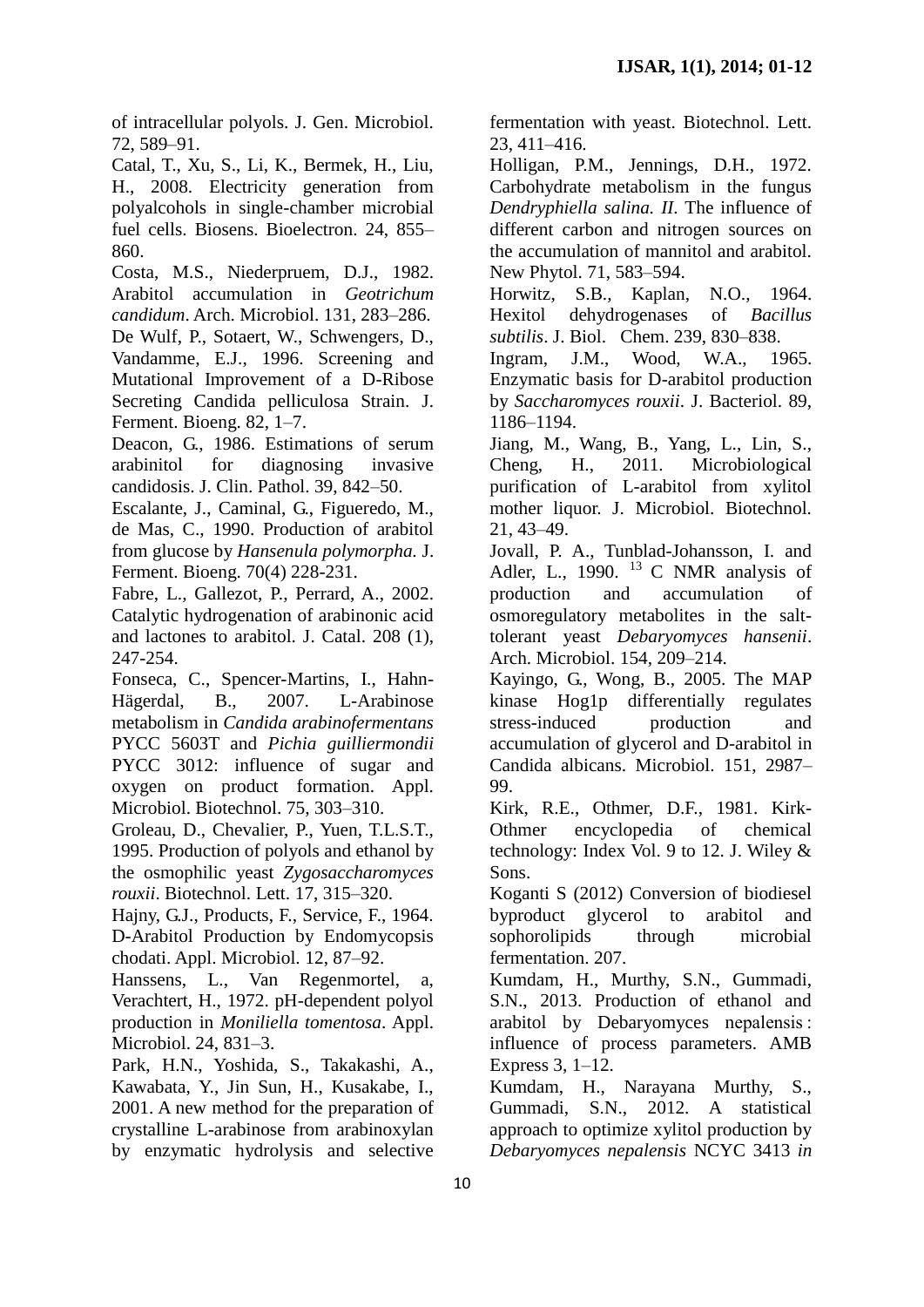*vitro*. Food Nutri. Sci. 03, 1027–1036.

Levin, G., Zehner, L., Saunders, J., Beadle, J., 1995. Sugar substitutes: their energy values, bulk characteristics, and potential health benefits. Am. J. Clin. Nutr. 62, 1161S–1168.

Levin, G. V., 2002. Tagatose, the new GRAS sweetener and health product. J. Med. Food. 1, 23–36.

Lindberg, B., Wachtmeister, C. A., and Wickberg, B., 1952. Studies on the chemistry of lichens. 1052-1055

Link, T., Lohaus, G., Heiser, I., Mendgen, K., Hahn, M., Voegele, R.T., 2005. Characterization of a novel NADP(+) dependent D-arabitol dehydrogenase from the plant pathogen *Uromyces fabae*. Biochem. J., 389, 289–95.

Loman, A. Al, Ju, L.-K., 2013. Purification of arabitol from fermentation broth of *Debaryomyces hansenii* using glycerol as substrate. J. Chem. Tech. Biotech. 88, 1514–1522.

Lowe, D., Jennings, D., 1975. Carbohydrate metabolism in the Fungus V. The pattern of label in arabitol and polysaccharide carbon sources. New Phytol. 74, 67–69.

Moran, J.W., Witter, L.D., 1979. Effect of sugars on D-arabitol production and glucose metabolism in *Saccharomyces rouxii*. J. Bacteriol. 138, 823–31.

Moskowitz, H.R., 1971. The Sweetness and Pleasantness of Sugars. Am. J. Psych. 84, 387–405.

Nobre, M.F., Costa, M.S. da, 1985. Factors favouring the accumulation of arabinitol in the yeast *Debaryomyces hansenii*. Can. J. Microbiol. 31, 467–471.

Nozaki, H., Suzuki, S., Tsuyoshi, N., Yokozeki, K., 2003. Production of Darabitol by *Metschnikowia reukaufii* AJ14787. Biosci. Biotechnol. Biochem. 67, 1923–1929.

Onishi,, H., N. Saito AIK (1961) Various factors affecting on polyalcohol production by Pichia miso. Agri. Biol. Chem. 25:124–130.

Onishi, H. and Suzuki, T. (1966). The

production of xylitol, L-arabinitol and ribitol by yeasts. Agri. Biol. Chem. 30:1139-1144.

Roboz, J., Suzuki, R., Holland, J.F., 1980. Quantification of arabinitol in serum by selected ion monitoring as a diagnostic technique in invasive candidiasis. J.Clin. Microbiol. 12, 594–601.

Ruff, O., 1899. D- und R-Arabinose. Ber. Dtsch. Chem. Ges. 32, 550–560.

Ruijter, G.J.G., 2004. Polyol accumulation by Aspergillus oryzae at low water activity in solid-state fermentation. Microbiol. 150, 1095–1101.

Saha, B., Bothast, R., 1996. Production, purification, and characterization of a highly glucose- tolerant novel betaglucosidase from *Candida peltata*. Appl. Environ. Microbiol. 62, 3165–3170.

Saha, B., Sakakibara, Y., Cotta, M.A., 2007. Production of D -arabitol by a newly isolated *Zygosaccharomyces rouxii*. J. Ind. Microbiol. Biotechnol. 34, 519–523.

Soyama, K., Ono, E., 1987. Improved procedure for determining serum Darabinitol by resazurin-coupled method. Clin. Chim. Acta. 168, 259–260.

Talja, R.A., Roos, Y.H., 2001. Phase and state transition effects on dielectric, mechanical, and thermal properties of polyols. Thermochim. Acta. 380, 109–121.

Toyoda, T., Ohtaguchi, K., 2011. Effect of temperature on D-arabitol production from lactose by *Kluyveromyces lactis*. J. Ind. Microbiol. Biotechnol. 38(9):1179-85.

Tourneau, D. Le, 1966. Trehalose and Acyclic Polyols in Sclerotia of *Sclerotinia sclerotiorum*. Mycologia 58, 934–942

Van Eck, J.H., Prior, B.A., Brandt, E. V., 1989. Accumulation of polyhydroxy alcohols by *Hansenula anomala* in response to water stress. Microbiol. 135, 3505–3513.

Van Eck, J.H., Prior, B.A., Brandt, E. V., 1993. The water relations of growth and polyhydroxy alcohol production by ascomycetous yeasts. J. Gen. Microbiol. 139, 1047–1054.

Weimberg, R., Orton, W.L., 1965.